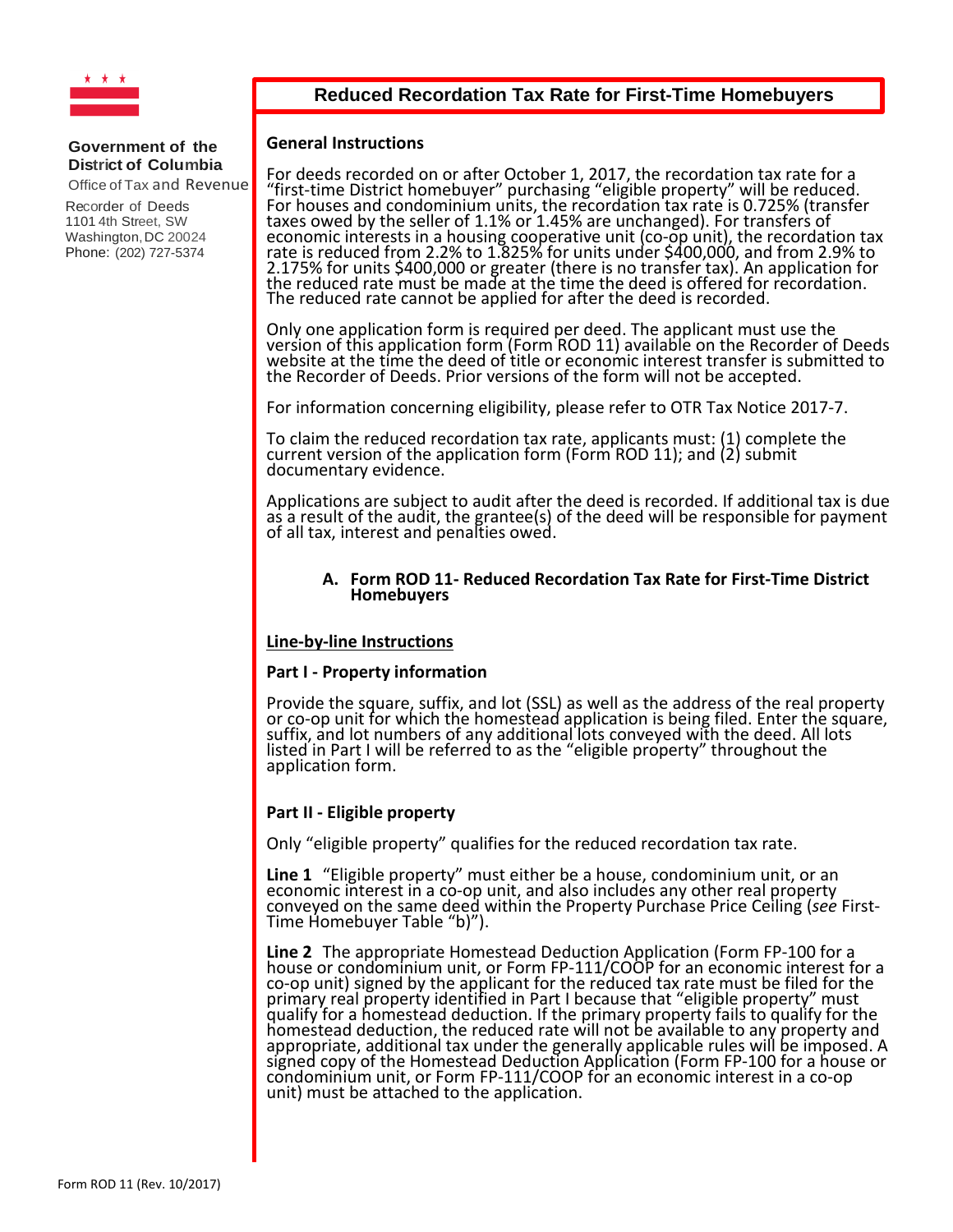

Office of Tax and Revenue

Recorder of Deeds 1101 4th Street, SW Washington, DC 20024 Phone: (202) 727-5374

**Line 3** Applicants are eligible for the reduced rate of tax only if the entire benefit of the reduced tax of the tax reduction is allocated to the grantee(s). The benefit of the reduced tax rate cannot be shared with the transferor of the real property, and the full amount of the transfer tax due on the sale of the property should be allocated to the transferor. These allocations must be shown on the Settlement Statement or Closing Disclosure Form. Include a copy of the Settlement Statement or Closing Disclosure Form with the completed application form.

**Line 4** Enter the total purchase price of all lots listed in Part I. If the total purchase price exceeds the Property Purchase Price Ceiling listed under the First-<br>Time Homebuyer Table "b)", the deed does not qualify for the reduced<br>recordation tax rate.

## **Part III - First-Time District Homebuyer**

The applicant for the reduced rate of tax must be or intend to be a District resident and a "first-time District homebuyer".

**Line 1** To be eligible for the reduced rate of tax, the applicant must be a District resident or intend to immediately become a District resident at the time the deed is offered for recordation.

**Line 2** To be eligible for the reduced rate of tax, the applicant must be a "first-<br>time District homebuyer". This means that the applicant has never owned a<br>house, a condominium unit or an economic interest in a co-op un house, a condominium unit or an economic interest in a co-op unit that qualified<br>for the District's homestead deduction as the applicant's principal place of<br>residence. Nevertheless, an applicant can still qualify as a "fi Homebuyer" if the applicant's only such prior residence was jointly owned with an ex-spouse from whom the applicant is divorced or separated and the applicant relinquished ownership under a court order or a separation agreement.

### **Part IV - Household income**

**Line 1** List every grantee (whether or not residing in the property) and non-<br>grantee individuals who reside or will reside in the eligible property (household<br>residents). For each listed grantee and household resident, p adjusted gross income, as shown in that individual's U.S. Individual Income Tax Return (Form 1040) originally due or filed immediately before (if filed before the original due date) the deed is offered for recordation, and the Social Security<br>Number.

Do not list tenants occupying a separate dwelling unit under a written lease for fair market value.

If a grantee or household resident was not required to file a U.S. Individual Income Tax Return (Form 1040) for the past year, write "NO" under the Filing<br>Requirement column that applies to such grantee or household resident instead of providing the federal adjusted gross income.

Do not list the Social Security Number of any grantee or household resident who is under 18 years of age.

**Line 2** Add the amounts from the Federal Adjusted Gross Income column for all listed individuals in Part IV, Line 1. Enter this total amount as the Combined Federal Adjusted Gross Income.

**Line 3** Enter the Qualifying Household Income listed under the First-Time Homebuyer Table "a)" based on the number of individuals listed in Part IV, Line 1.

If the amount entered in **Line 2** is greater than the amount entered in **Line 3**, you do not qualify for the reduced recordation tax rate.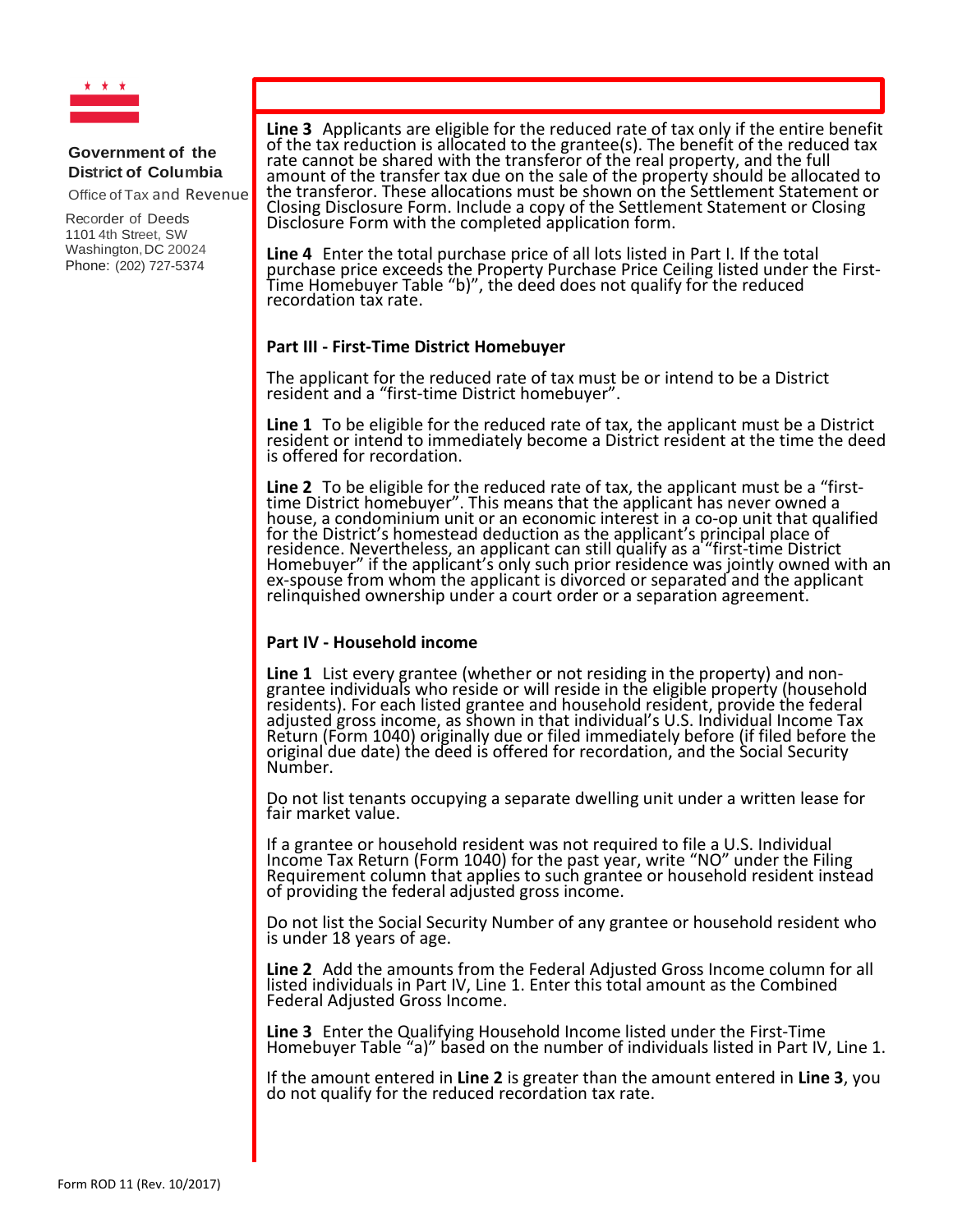

Office of Tax and Revenue

Recorder of Deeds 1101 4th Street, SW Washington, DC 20024 Phone: (202) 727-5374

# **B. Documentary Evidence**

In addition to the completed application form, applicant must submit documentary evidence to support the application.

1) Required documentary evidence includes:

- a. Copy of the Settlement Statement or Closing Disclosure Form;
- b. Copy of the Homestead Deduction application form (Form FP-100 for a house or condominium unit, or FP-111/COOP for co-op unit),<br>for the eligible property signed by the applicant;
- c. A copy of the entire U.S. Individual Income Tax Return (Form 1040) originally due or filed immediately before (if filed before the original due date) the deed is offered for recordation for each grantee and household resident listed under Part IV, Line 1. Form 1040 is not required for a grantee or household resident who was not required to file a U.S. Individual Income Tax Return (Form 1040) for the past year.
- 2) Other documentary evidence may be required:
	- a. If the applicant's only prior ownership of real property or a co-op unit as the principal place of residence in D.C. was joint ownership<br>with an ex-spouse from whom the applicant is divorced or<br>separated, provide a copy of a written separation agreement or<br>court order showing that the appl
	- b. Other documents that the Recorder of Deeds deems necessary for an audit of the application.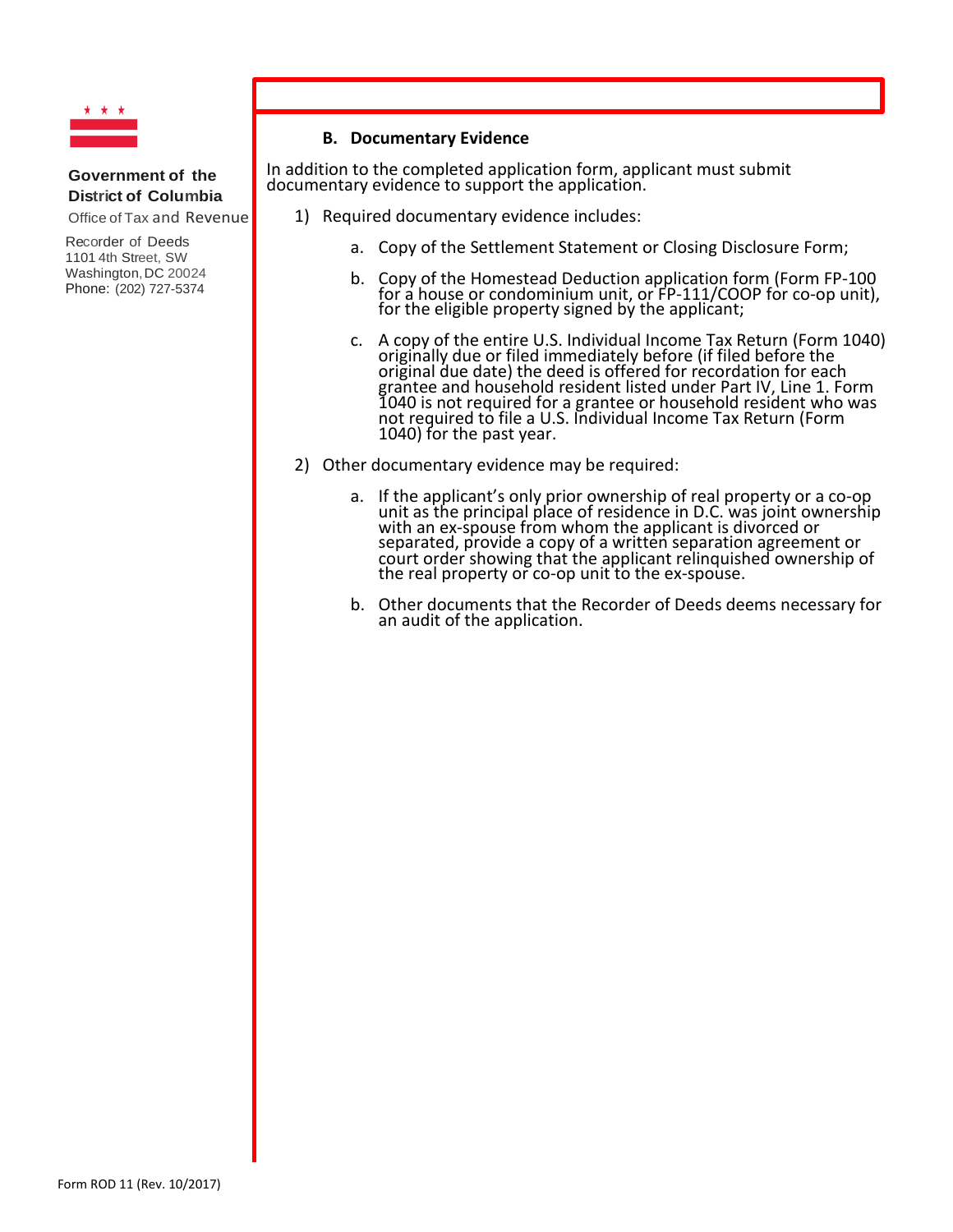

Office of Tax and Revenue

Recorder of Deeds 1101 4th Street, SW Washington,DC 20024 Phone: (202) 727-5374

# **FIRST-TIME HOMEBUYER TABLE**

## **a) QUALIFYING HOUSEHOLD INCOME:**

| <b>PERSONS IN</b><br><b>HOUSEHOLD</b> | <b>HOUSEHOLD</b><br><b>INCOME LIMITS</b> |  |
|---------------------------------------|------------------------------------------|--|
| 1.                                    | \$139,140                                |  |
| 2.                                    | \$158,940                                |  |
| 3.                                    | \$178,740                                |  |
| 4.                                    | \$198,540                                |  |
| 5.                                    | \$214,560                                |  |
| 6.                                    | \$230,400                                |  |
| 7.                                    | \$246,240                                |  |
| 8.                                    | \$262,080                                |  |

# **b) PROPERTY PURCHASE PRICE CEILING: \$625,000**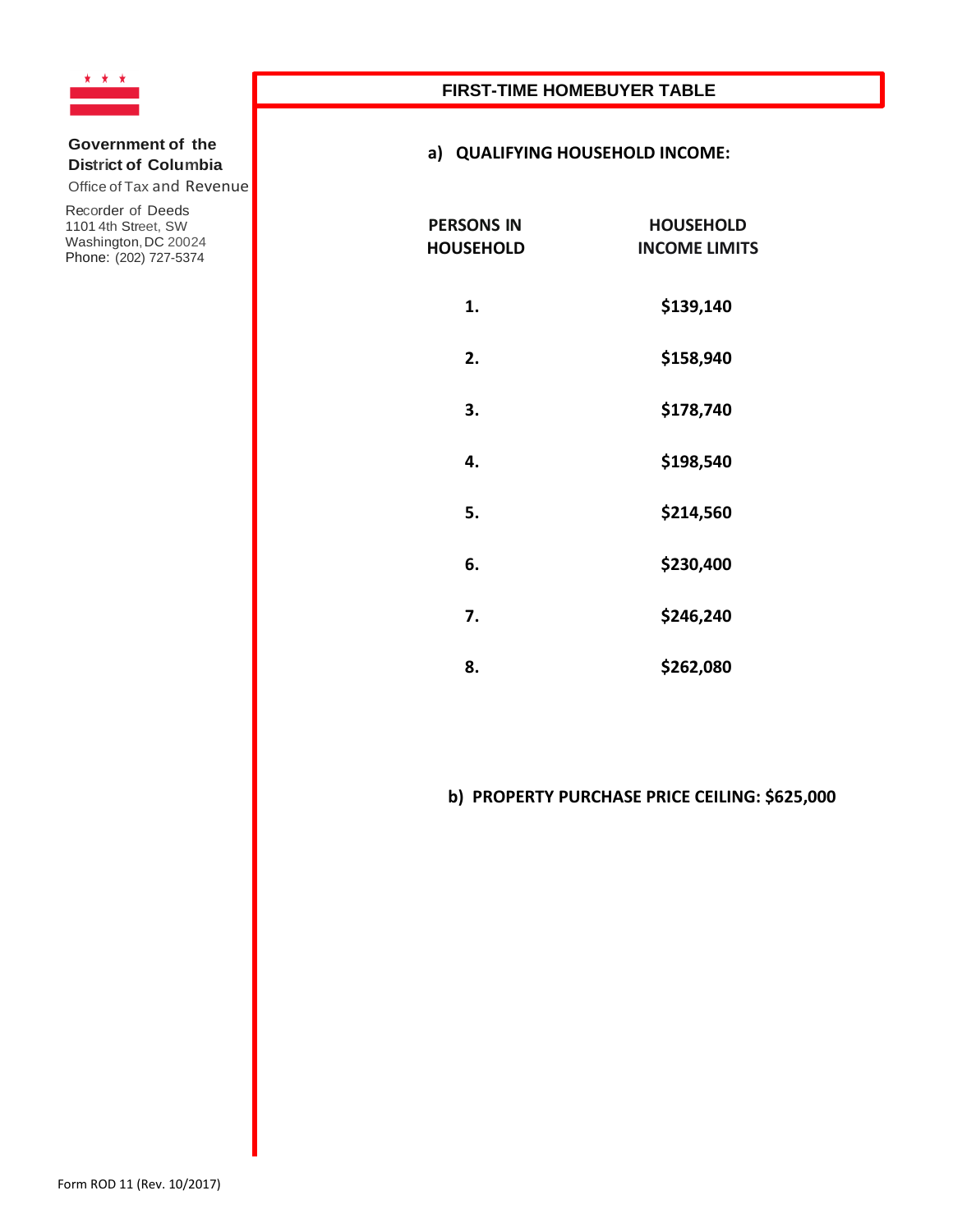

Office of Tax and Revenue

Recorder of Deeds 1101 4th Street, SW Washington, DC 20024 Phone: (202) 727-5374

# **APPLICATION**

## **Reduced Recordation Tax Rate for First-Time District Homebuyers**

#### **PART I - Property Information**

Provide the following information for the property for which the homestead deduction application is being filed.

- Provide the Square, Suffix and Lot numbers of the primary property conveyed on the deed.

| Square                | . |           |
|-----------------------|---|-----------|
|                       |   |           |
| <b>Street Address</b> |   | $In$ it # |

Provide the Square, Suffix and Lot numbers of any additional lots conveyed on the deed.

| Square | $^{\sim}$ uffix | _ot | Square | Suffix | ∟ot |
|--------|-----------------|-----|--------|--------|-----|
| Square | $\sim$ uffix    | _oʻ | Square | Suffix | Lot |

(List additional lots on a separate sheet)

(All lots listed in Part I will be referred to as the "eligible property.")

#### **PART II - Eligible Property**

|    | <b>PART II - Eligible Property</b>                                                                                                                                                                                                                          |            |                |
|----|-------------------------------------------------------------------------------------------------------------------------------------------------------------------------------------------------------------------------------------------------------------|------------|----------------|
| 1. | Is the eligible property listed in Part I a house, a condominium unit,<br>or an ownership interest in a co-op unit?                                                                                                                                         | <b>YES</b> | N <sub>O</sub> |
| 2. | Is a Homestead Deduction Application (Form FP-100<br>[or Form FP-111/COOP for co-op unit]) being filed for the property?<br>(attach a copy of the Homestead Deduction Application signed by the applicant)                                                  | <b>YES</b> | NO.            |
| 3. | Is the entire benefit of the tax reduction allocated to the grantee(s)?<br>(include a copy of the Settlement Statement or Closing Disclosure Form)                                                                                                          | <b>YES</b> | NO             |
| 4. | Enter the total purchase price of all lots listed in Part I:<br>(this amount cannot exceed the Property Purchase Price Ceiling<br>in First-Time Homebuyer Table "b)")                                                                                       | \$         |                |
|    | <b>PART III - First-time District Homebuyer</b>                                                                                                                                                                                                             |            |                |
| 1. | Are you, the applicant, currently a District resident or do you intend<br>to establish residency in the District in the immediate future?                                                                                                                   | <b>YES</b> | <b>NO</b>      |
| 2. | Have you, the applicant, previously owned District property<br>that was your principal place of residence and that received the<br>homestead deduction?                                                                                                     | <b>YES</b> | ΝO             |
|    | If YES, was the prior residence jointly owned with an ex-spouse<br>from whom you are divorced or separated and did you relinquish<br>ownership under a court order or a separation agreement?<br>(attach a copy of the court order or settlement agreement) | <b>YES</b> | <b>NO</b>      |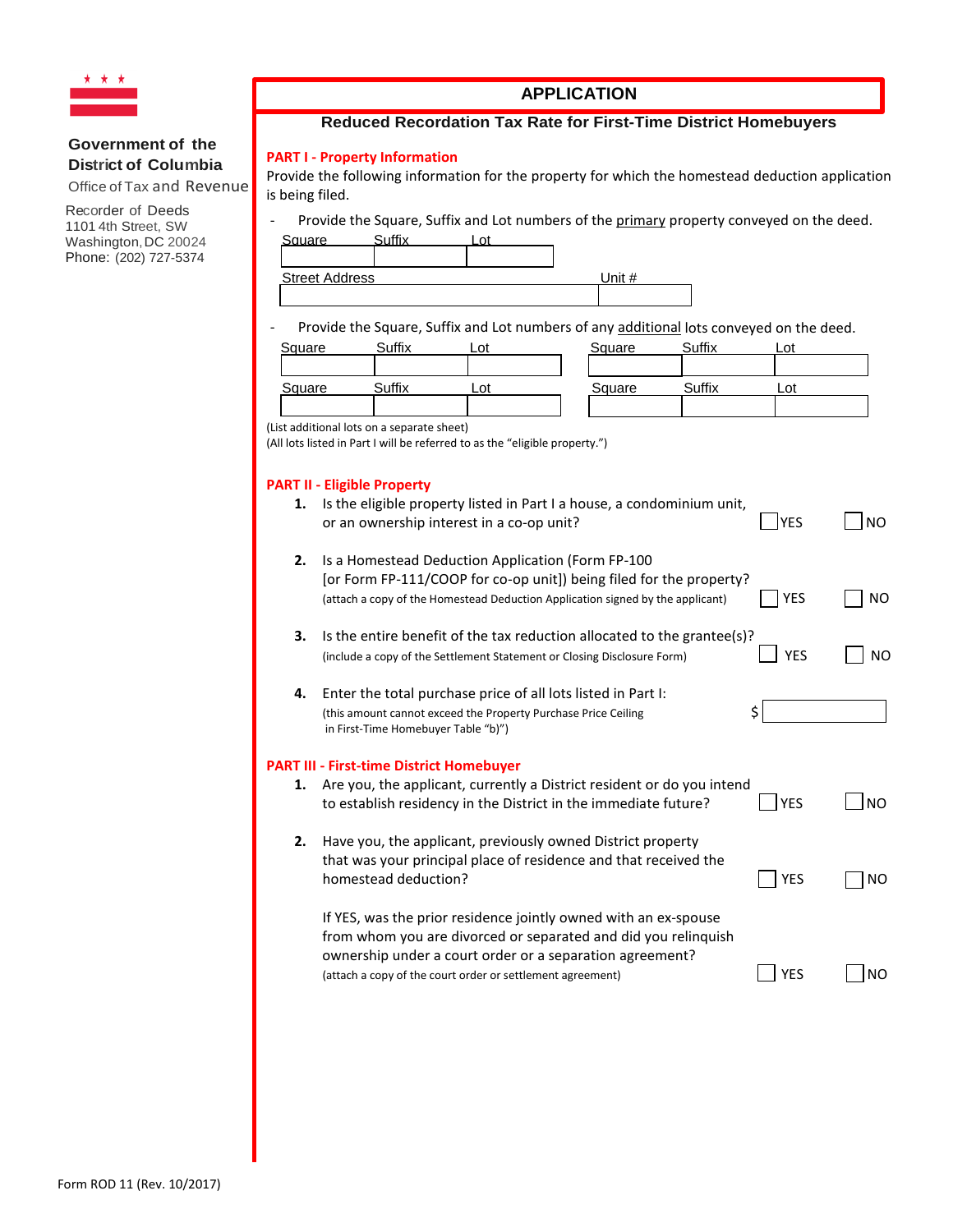

Office of Tax and Revenue

Recorder of Deeds 1101 4th Street, SW Washington, DC 20024 Phone: (202) 727-5374

#### **PART IV - Household Income**

**1.** Provide the following information for every grantee whether s/he resides in the property or not and all other household residents who reside or will reside in the property after it is purchased (exclude tenants occupying separate dwelling units under written leases for fair market value). For each individual, enter the federal adjusted gross income as shown on the U.S. Individual Income Tax Return (Form 1040) originally due or filed immediately before (if filed before the original due date) the deed is offered for recordation.

|                           | Name | Federal<br>Adjusted<br>Gross Income | Social Security<br>Number<br>(if 18 or over) | Income Tax<br>Filing<br>Requirement<br>(YES/NO)? |
|---------------------------|------|-------------------------------------|----------------------------------------------|--------------------------------------------------|
| Applicant /<br>Grantee 1: |      |                                     |                                              |                                                  |
| Grantee 2:                |      |                                     |                                              |                                                  |
| Grantee 3:                |      |                                     |                                              |                                                  |
| Grantee 4:                |      |                                     |                                              |                                                  |
| Resident 1:               |      |                                     |                                              |                                                  |
| Resident 2:               |      |                                     |                                              |                                                  |
| Resident 3:               |      |                                     |                                              |                                                  |
| Resident 4:               |      |                                     |                                              |                                                  |
| Resident 5:               |      |                                     |                                              |                                                  |
| Resident 6:               |      |                                     |                                              |                                                  |

(Provide names and information of additional grantees or household residents on a separate sheet)

- **2.** Enter Combined Federal Adjusted Gross Income:
- **3.** Enter Qualifying Household Income:

(see Line-by-line instructions) \$

→ If amount entered in Line 2 exceeds the amount entered in **Line 3**, you do not qualify for the reduced recordation tax rate.

#### **Required Documentary Evidence (see instructions under Documentary Evidence):**

- (1) Copy of the Settlement Statement or Closing Disclosure Form,
- (2) Copy of Form FP-100 (or FP-111/COOP for co-op unit), the Homestead Deduction application form signed by the applicant,
- (3) For each individual listed under Part IV, Line 1, attach a copy of that individual's entire U.S. Individual Income Tax Return (Form 1040) originally due or filed immediately before (if filed before the original due date) the deed is offered for recordation.
- (4) Copy of the Divorce Decree or Separation Agreement, if applicable.